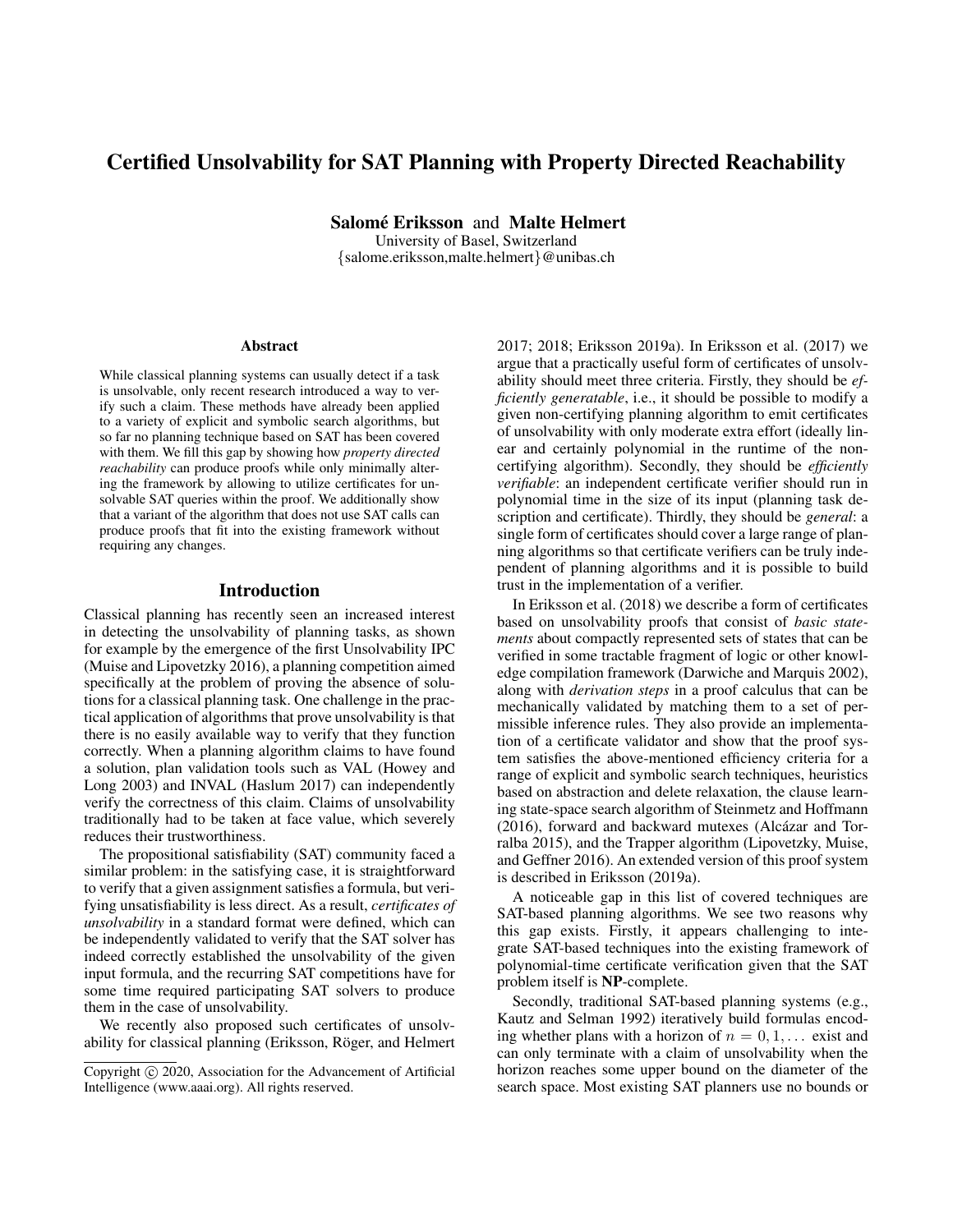only trivial upper bounds (the total number of states minus 1), which can only be reached for very simple planning tasks and only in cases where blind explicit-state search would be vastly more efficient. This has recently changed somewhat with the introduction of nontrivial upper bounds (e.g., Abdulaziz, Gretton, and Norrish 2017), but the number of scenarios in which traditional SAT planning using these techniques is competitive with other approaches for proving unsolvability is still quite limited.

Therefore, our paper focuses on the *Property Directed Reachability* (PDR) algorithm family, which uses SAT queries as a way to infer reachability information while simultaneously performing a form of explicit search (Suda 2014). While clearly owing to the heritage of SAT-based planning algorithms, Property Directed Reachability does not fit in the mold of traditional SAT planners and does not share their weakness regarding detecting unsolvability.

We show that for planning tasks in the propositional STRIPS formalism, we can efficiently generate and verify proofs for Suda's PDR algorithm in the proof system described in Eriksson (2019a) with no modifications to the proof system. However, Suda also describes more general versions of the PDR algorithm for a variant of propositional STRIPS that allows negative preconditions and goals, which is not covered by the existing proof system. Here, we show that the proof system can be extended in a modular way to cover this extended formalism and the more general PDR algorithm. In particular, the extended proof system allows incorporating UNSAT certificates within basic statements in such a way that they can be transparently handled by an UN-SAT validator while satisfying the properties of polynomial overhead for generating the certificate of unsolvability and polynomial verifiability of the overall certificate.

#### Background

We consider classical planning tasks given in propositional STRIPS. A STRIPS planning task  $\Pi = \langle V, A, I, G \rangle$  consists of a set of propositional variables  $V$ , a set of actions A, the initial state  $I \subseteq V$  and a goal description  $G \subseteq V$ . A state of  $\Pi$  is given as a set of variables  $s \subseteq V$  and denotes that in s, propositional variables  $v \in s$  are set to true. A state s is a goal state iff  $G \subseteq s$ . An action  $a \in A$  consists of three sets  $pre(a)$ ,  $add(a)$ ,  $del(a) \subseteq V$ . Action a is applicable in s if  $pre(a) \subseteq s$ , and for applicable actions the successor state is  $s[a] = (s \ \delta d(a)) \cup add(a).$ 

For a sequence of actions  $\pi = \langle a_1, \ldots, a_n \rangle$ , we define  $s[\pi] = ((s[a_1]) \dots) [a_n]$  if action  $a_i$  is applicable in  $s[\langle a_1, \ldots, a_{i-1}\rangle]$  for all  $1 \leq i \leq n$ . A task  $\Pi$  is solvable iff there exists some  $\pi$  such that  $I[\pi]$  is a goal state, in which case  $\pi$  is called a *plan* of  $\Pi$ ; otherwise it is unsolvable.

The set of all states of  $\Pi$  is denoted by  $S$ , and the set of goal states by  $\mathbf{S}_G.$  For state set  $S \subseteq \mathbf{S}$  and action set  $A \subseteq \mathbf{A}$ , the set  $S[A] = \{s[a] \mid s \in S, a \in A, a$  applicable in  $s\}$ denotes the set of all successors of S with respect to A, and similarly  $[A]S = \{s' \mid a \in A, a \text{ applicable in } s', s'[a] \in S\}$ denotes the set of all predecessors of S with respect to A.

A set of states can be represented by a propositional formula over variables V by mapping each model of the formula to a state containing the variables that are set to true in the model. More formally we define  $states(\varphi) = \{s_{\mathcal{I}} | \varphi\}$  $\mathcal{I}: \mathbf{V} \mapsto {\{\top, \bot\}, \mathcal{I} \models \varphi}$  where  $s_{\mathcal{I}} = \{v \mid \mathcal{I}(v) = \top\}.$ Propositional formulas can be represented in a multitude of formalisms R, such as BDDs, Horn formulas or CNF formulas. If we want to specify that a formula is represented with formalism **R**, we denote the formula as  $\varphi_R$ .

#### Unsolvability Proof System

The aim of certifying an algorithm is to provide a line of reasoning that explains how the algorithm arrived at its output and can be verified by an independent verifier. In order to ensure feasible generation and verification, the certifying algorithm should be able to produce a certificate with no more than polynomial overhead in its (non-certifying) runtime, and a certificate should be verifiable in time polynomial in its size.

In this paper we focus on a proof system based certificate first introduced in Eriksson, Röger, and Helmert (2018) and further extended in Eriksson (2019a). This type of certificate is built upon sets of states represented in possibly multiple formalisms. These sets are then used to first establish an initial knowledge base of so-called *basic statements* which take the form of subset relationships. Since the proof simply assumes these statements as facts, an independent verifier must verify whether the subset relations actually hold. In a second step the basic statements are combined with the help of predefined *inference rules*, which are general rules phrased in the style of natural deduction, i.e. if a set of premises is present in the knowledge base, then the conclusion of the rule can be added to the knowledge base as well. The correctness of these rules is already established in the definition of the proof system, thus a verifier must only check that the rule is applied correctly, but can do so on a purely syntactical level without needing to consider the semantics of the premises or conclusion.

On a high level, a proof shows unsolvability by iteratively deducing that certain state sets are *dead*, meaning that no plan can go through any state from the set. A central notion for deducing deadness is the idea of an *inductive set*: a state set S such that all its successors are contained in S (i.e.  $S[A] \subseteq S$ ). If an inductive set contains no goal state, then S must be dead, because we cannot reach any goal state from it. This concept can also be applied in a regression setting, and if we already have knowledge about certain state sets being dead we can extend the argument for sets with  $S[A] \subseteq S \cup S'$ , where S' is a dead set. Unsolvability can then be shown when either the initial state or all goal states have been deduced to be dead.

For example, a proof for an  $A^*$  search with some heuristic could first deduce that each dead-end is dead and use this knowledge to state that the progression of the set of expanded states leads only to expanded states or to dead states, thus the set of expanded states must also be dead. Since the initial state is contained in this set, it must therefore be dead and the task must be unsolvable.

Since rule applications are purely syntactical, the only critical part of ensuring that a proof can be verified in time polynomial in its size is verifying the basic statements occurring in the proof, and whether this is possible depends on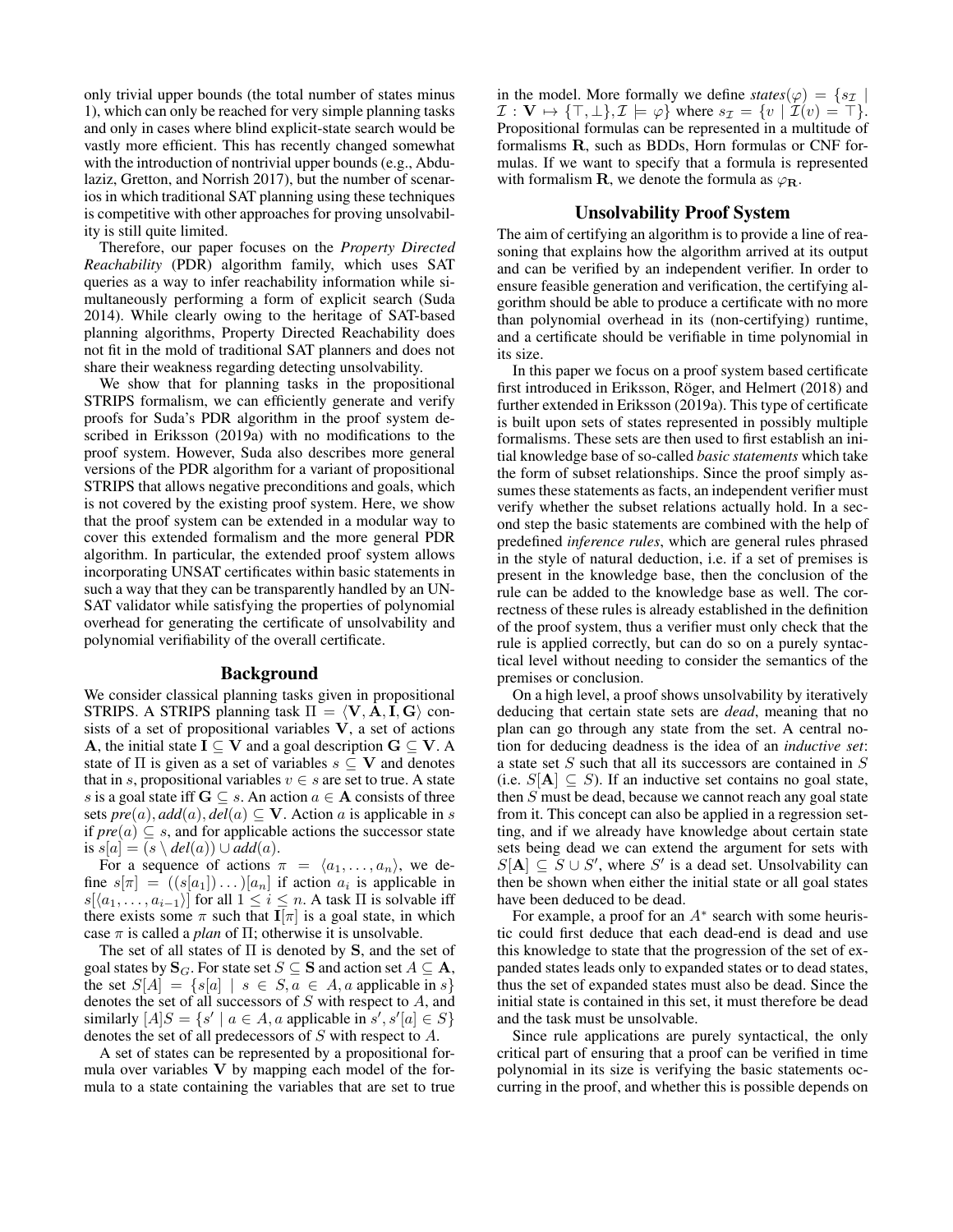the R-formalisms representing the involved sets. The proof system restricts the allowed statements to special cases of subset statements over set variables  $X_{\mathbf{R}} = \text{states}(\varphi_{\mathbf{R}})$ , set literals  $L_{\mathbf{R}} \in \{X_{\mathbf{R}}, \overline{X_{\mathbf{R}}} \}$  and action sets  $A \subseteq \mathbf{A}$ :

- B1:  $\bigcap L_{\mathbf{R}} \subseteq \bigcup L_{\mathbf{R}}'$
- B2:  $(\bigcap X_{\mathbf{R}})[A] \cap \bigcap L_{\mathbf{R}} \subseteq \bigcup L_{\mathbf{R}}'$
- B3:  $[A](\bigcap X_{\mathbf{R}}) \cap \bigcap L_{\mathbf{R}} \subseteq \bigcup L_{\mathbf{R}}'$
- B4:  $L_{\mathbf{R}} \subseteq L'_{\mathbf{R'}}$
- B5:  $A \subseteq A'$

Each basic statement requires certain logical operations of the involved formalisms in order to guarantee efficient verification. The logical operations relevant for this paper are the following:

- CO (consistency): given R-formula  $\varphi_R$ , test whether  $\varphi_R$ is satisfiable.
- SE (sentential entailment): given R-formulas  $\varphi_R$  and  $\psi_R$ , test whether  $\varphi_{\mathbf{R}} \models \psi_{\mathbf{R}}$ .
- ∧BC (bounded conjunction): given R-formulas  $\varphi_R$  and  $\psi_{\mathbf{R}}$ , construct an **R**-formula representing  $\varphi_{\mathbf{R}} \wedge \psi_{\mathbf{R}}$ .
- ∧C (general conjunction): given R-formulas  $\varphi_R^1$  to  $\varphi_R^n$ , construct an **R**-formula representing  $\varphi^1_{\mathbf{R}} \wedge \cdots \wedge \varphi^n_{\mathbf{R}}$ .
- CL (conjunction of literals): given a conjunction of literals  $\varphi$ , construct an equivalent **R**-formula  $\varphi_R$ .
- $\mathbb{R}N_{\prec}$ : Given R-formula  $\varphi_{\mathbb{R}}$ , a variable order  $\prec$  and an injective variable renaming r following  $\prec$  in the sense that if  $v_1 \prec v_2$  then  $r(v_1) \prec r(v_2)$ , construct an **R**-formula  $\varphi[r]_R$ , i.e.  $\varphi$  with each variable v replaced by  $r(v)$ .

Furthermore, we want to highlight the following inference rules, which we will utilize when building proofs for PDR:

- ED (empty set dead): With no premises,  $\emptyset$  is dead.
- SD (subset dead): If S' is dead and  $S \subseteq S'$ , then S is dead.
- **RI** (regression inductivity without **I**): If  $[A]S \subseteq S \cup S'$ , S' is dead and  $\{\mathbf I\} \subseteq \overline{S}$ , then S is dead.
- CG (conclusion with dead goal): If  $S_G$  is dead, then the task is unsolvable.
- UR (union introduction on right-hand side): With no premises,  $S \subseteq S \cup S'$ .
- SI (subset intersection): If  $S \subseteq S'$  and  $S \subseteq S''$ , then  $S \subseteq (S' \cap S'').$
- ST (subset transitivity): If  $S \subseteq S'$  and  $S' \subseteq S''$ , then  $S \subseteq S''$ .

## Property Directed Reachability

Property directed reachability (PDR) was originally proposed by Bradley (2011) and refined by Eén, Mishchenko, and Brayton (2011) as a way to analyze reachability in symbolic transition systems, and was adopted to planning by Suda (2014). It iteratively tries to find solutions of length  $n = 0, 1, \ldots$  while maintaining a family of sets of states called *layers*, which serve as an overapproximation of the



Figure 1: The search space during different phases of PDR on the forklift example.

states within a certain distance of any goal state. In iteration n, the algorithm tries to find a path of length n such that  $\mathbf I$ satisfies layer n, the successor of I satisfies layer  $n - 1$ , and so forth. Failures in finding such a path are used as a way to *refine* the layers, thus speeding up future iterations. The layers are represented as CNF formulas  $\Lambda_i$ , and we denote the set of states encoded by  $\Lambda_i$  as  $L_i$ .

PDR searches in a space of so-called *obligations* (s, i), which represent that state s satisfies  $\Lambda_i$ . The algorithm first initializes  $\Lambda_0$  to  $\bigwedge_{g\in G} g$  and all other layers to  $\top$ . In each iteration, the search is initialized with obligation  $(I, n)$ . Expanding, or *extending* an obligation  $(s, i)$  means trying to find a successor  $s' = s[a]$  for some  $a \in A$  which satisfies  $\Lambda_{i-1}$ . When PDR cannot extend an obligation  $(s, i)$ , it extracts a *reason* r: a conjunction of literals satisfied by s such that no state satisfying  $r$  can have a successor satisfying  $\Lambda_{i-1}$ . Since this means that only states *not* satisfying r can be within i steps of a goal, the clause  $\neg r$  can be added to all  $\Lambda_j$  with  $j \leq i$ . This *strengthens* the layers, avoiding that the same obligation will be recreated in future iterations, and potentially also avoiding similar unextendable obligations. At the end of each iteration  $n$ , PDR tries to additionally strengthen the layers further by *pushing clauses*: for each clause  $\gamma$  occurring in  $\Lambda_{i-1}$  but not in  $\Lambda_i$ ,  $\gamma$  can be added to  $\Lambda_i$  if the regression of  $L_{i-1}$  logically entails  $\gamma$ . PDR terminates if it either reaches an obligation of the form  $(s, 0)$ , in which case a plan has been found, or if at the end of iteration  $n$  two subsequent layers are identical, which implies that the task is unsolvable.

As an example, consider a task where we want to lift a crate with a forklift, but the forklift is broken. We describe the position of the crate with three variables  $c$ -on-g (ground),  $c$ -on-f (forklift),  $c$ -on-t (top) and the state of the forklift with two variables raised and lowered. Initially, the crate is on the ground and the forklift lowered  $(I = \{c$ -on-q, lowered $\})$ . Our goal is for the crate to be on top ( $G = c$ -on-t). PDR initializes  $\Lambda_0 = c$ -on-t and terminates iteration 0 immediately since I does not satisfy  $\Lambda_0$ . Iteration 1 starts with obligation  $(I, 1)$ , but fails to extend it as we can only reach  $\Lambda_0$  if the crate is already on top or if we unload it there, but for the latter the crate would need to be on the forklift. Thus  $(\neg c$ -on-t  $\land \neg c$ -on-f) is a possible reason for this failed extension, and its negation is added to  $\Lambda_1$  and  $\Lambda_0$ . Having explored all obligations, the iteration finishes with a clause pushing phase that results in no changes. Figure 1a depicts the situation at this point. Note that  $L_0$  always represents  $S_G$ , since any added clause is already implied by G with which  $\Lambda_0$  was initialized.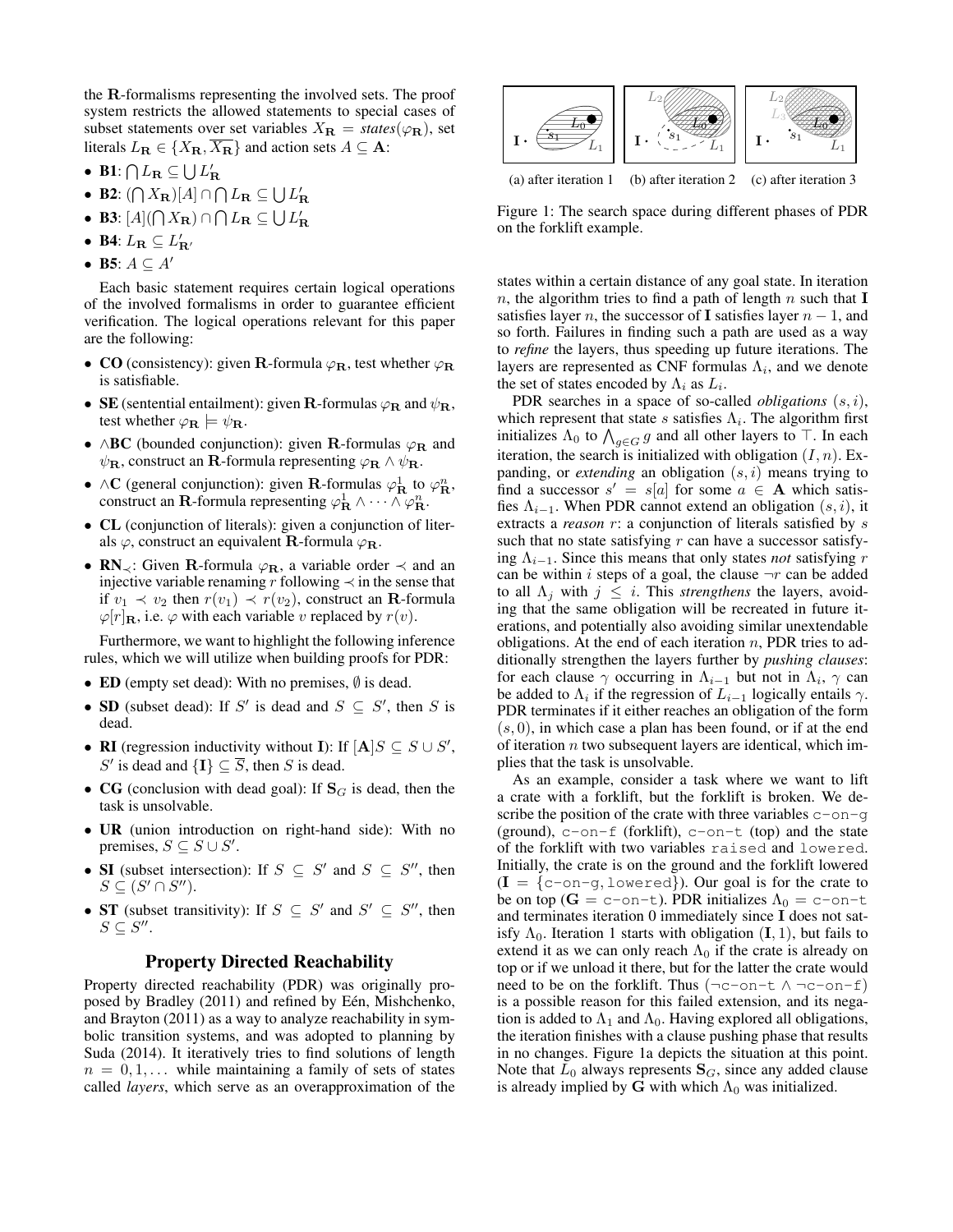In the second iteration we start with  $(I, 2)$ . Loading the crate on the forklift from I yields  $s_1 = \{c$ -on-f}, which satisfies  $\Lambda_1$ (= c-on-t∨c-on-f) and thus results in a new obligation  $(s_1, 1)$ . Extending this obligation fails, however, since we cannot unload the crate on top unless the forklift is raised. We can extract the reason  $(\neg c$ -on-t  $\land \neg$ raised), whose negation is added to  $\Lambda_1$  and  $\Lambda_0$ . Extending (I, 2) with a different successor fails as well since no successor satisfies (c-on-t  $\vee$  raised) (which is now a clause in  $\Lambda_1$ ). Since the forklift can only be raised if it has been all along, we can again use the reason (¬c-on-t ∧ ¬raised) to strengthen  $\Lambda_2$ . With no obligations left we move to clause pushing, again resulting in no changes. Figure 1b shows the changes to the layers:  $L_1$  has become smaller due to the added clause, and we also see that  $L_2 \supseteq L_1$  since all clauses in  $\Lambda_2$  are also present in  $\Lambda_1$ . In iteration 3, obligation  $(I, 3)$  cannot be extended since no successor satisfies  $\Lambda_2 =$  (c-on-t V raised). At this point  $\Lambda_2$  and  $\Lambda_3$  are equal, meaning the algorithm terminates claiming the problem to be unsolvable. Figure 1c depicts this final state.

The original PDR algorithm uses SAT solvers in various places, such as finding clauses for failed obligation extensions and to check whether a clause can be pushed in a subsequent layer. Suda (2014) proposed two variants when adopting the algorithm for planning: one which is also based on SAT solvers and one which avoids deciding SAT by exploiting planning-specific properties of the symbolic transition system.

To conclude this section we highlight several important theoretical properties of PDR which will be useful when building certificates:

The way clauses get added to layers ensures that  $L_i$  is always an overapproximation of the regression of  $L_{j-1}$ . Furthermore, if a clause is present in  $\Lambda_i$ , it must also be present in all  $\Lambda_i$  with  $j < i$ : when adding a clause due to a failed obligation extension  $(s, i)$ , the clause is added to all layers up to  $\Lambda_i$ , and when pushing a clause to  $\Lambda_i$  the clause was already present in  $\Lambda_{i-1}$ . This also means that  $L_i \supseteq L_j$  holds for all  $j < i$ .

On a more formal level, PDR guarantees the following when adding a clause  $\gamma$  to  $\Lambda_i$ :

- $[A]L_{i-1} \subseteq \text{states}(\gamma)$  holds for some  $i \geq j$
- $\mathbf{S}_G \subseteq \text{states}(\gamma)$

Furthermore, the following invariants always hold:

- (i)  $L_0 = S_G$
- (ii)  $L_i \supseteq L_{i-1}$
- (iii)  $[\mathbf{A}]L_{i-1} \subseteq L_i$
- (iv) At the end of iteration  $n, \mathbf{I} \notin L_n$ .

## Certificates for PDR

PDR only claims unsolvability if at the end of an iteration two subsequent layers  $\Lambda_x$  and  $\Lambda_{x-1}$  are equal. Intuitively this shows unsolvability because the algorithm has established that we cannot reach more states with  $x$  backwards steps from the goal than with  $x - 1$  steps and that the initial state is not among the backwards-reachable states.

In what follows, we will denote the "final" state of layers  $\Lambda_x$  and  $\Lambda_{x-1}$  when unsolvability is detected (at which point they are equal) by  $\Lambda_{\text{U}}$ , and the corresponding state set by  $L_{\text{U}}$ . Since clauses only get added to layers during execution,  $L_U \subseteq L_x$  and  $L_U \subseteq L_{x-1}$  holds at any point of the algorithm. We will also use the shorthand  $\gamma \in \Lambda_i$  to denote that clause  $\gamma$  occurs in  $\Lambda_i$  and will define  $|\Lambda_i|$  as the number of clauses in  $\Lambda_i$ .

The proof we aim to build argues in the same fashion as the intuitive explanation above, i.e. it shows that  $L_U$  contains all goal states, does not contain the initial state, and that its regression does not lead to new states, or more formally  $[A]L_U \subseteq L_U$ . However, our proof will contain more fine-grained statements that better fit the actual reasoning done in PDR, and then utilize the composability of the proof system to combine these statements into an argument for unsolvability.

Our proof is based on statements that we derive from the properties of PDR outlined at the end of the previous section. Firstly, we stated that when a clause  $\gamma$  is added to  $\Lambda_j$ , then  $[\mathbf{A}]L_{i-1} \subseteq$  *states*( $\gamma$ ) for some  $i \geq j$ . This specifically also holds when a clause is added to  $\Lambda_x$ . We know that  $L_U \subseteq L_{x-1} \subseteq L_{i-1}$  holds: we established the lefthand side in the beginning of this section, and the right-hand side follows from  $i \geq x$  and iteratively applying invariant (ii). Furthermore, regression is monotonic in the sense that if  $S \subseteq S'$  then  $[A]S \subseteq [A]S'$ . We can thus state  $[A]L_U \subseteq \text{states}(\gamma_i)$  for all  $\gamma_i \in L_U$ . Next, we need the statement  $\mathbf{S}_G \subseteq \text{states}(\gamma_i)$  for all  $\gamma_i \in \Lambda_U$ , which is an explicitly stated property of PDR. Finally, we need  $\{I\} \subseteq \overline{L_{U}}$ , which follows directly from invariant (iv).

**Lemma 1.** *PDR deduces that*  $(P_i)$   $[A]L_U \subseteq$  *states* $(\gamma_i)$  *and*  $(\mathbf{Q}_i) \: \mathbf{S}_G \subseteq \textit{states}(\gamma_i) \: \textit{holds} \: \textit{for all clauses} \: \gamma_i \in \Lambda_{\mathbf{U}} \textit{, and that}$  $(R_1) \{I\} \subseteq \overline{L_U}$  *holds.* 

Utilizing the arguments from Lemma 1 as basic statements, a proof in the proof system can now be built by combining the statements of type (P<sub>i</sub>) to the form  $[A]L_U \subseteq L_U$ , the statements of type  $(Q_i)$  to the form  $\mathbf{S}_G \subseteq L_U$ , and combining it with statement  $(R_1)$ :

Theorem 1. *If PDR can efficiently represent all statements from Lemma 1 in some* R*-formalism that efficiently supports CL,* ∧*C, SE, RN*<sub> $\prec$ </sub> and *CO, we can build a suitable unsolvability proof.*

*Proof.* The structure of the proof can be seen in Table 1. It starts by stating with basic statement B3 for each clause  $\gamma_i \in \Lambda_U$  that the regression of  $L_U$  is contained in the state set represented by  $\gamma_i$ . With the subset intersection rule (SI) we can successively combine these statements to conclude that  $L_U$  is backwards-inductive (i.e., the regression of  $L_U$  is contained in  $L_U$ ). The next two steps merely reformulate this statement with rules "union introduction right" (UR) and "subset transitivity" (ST) into a form that is later needed as a premise for deriving that  $L_U$  is dead.

In the second part, basic statement B1 says that the goal is included in each state set represented by a clause  $\gamma_i \in \Lambda_U$ , which we can combine with subset intersection to conclude that the goal is included in  $L_{\rm U}$ .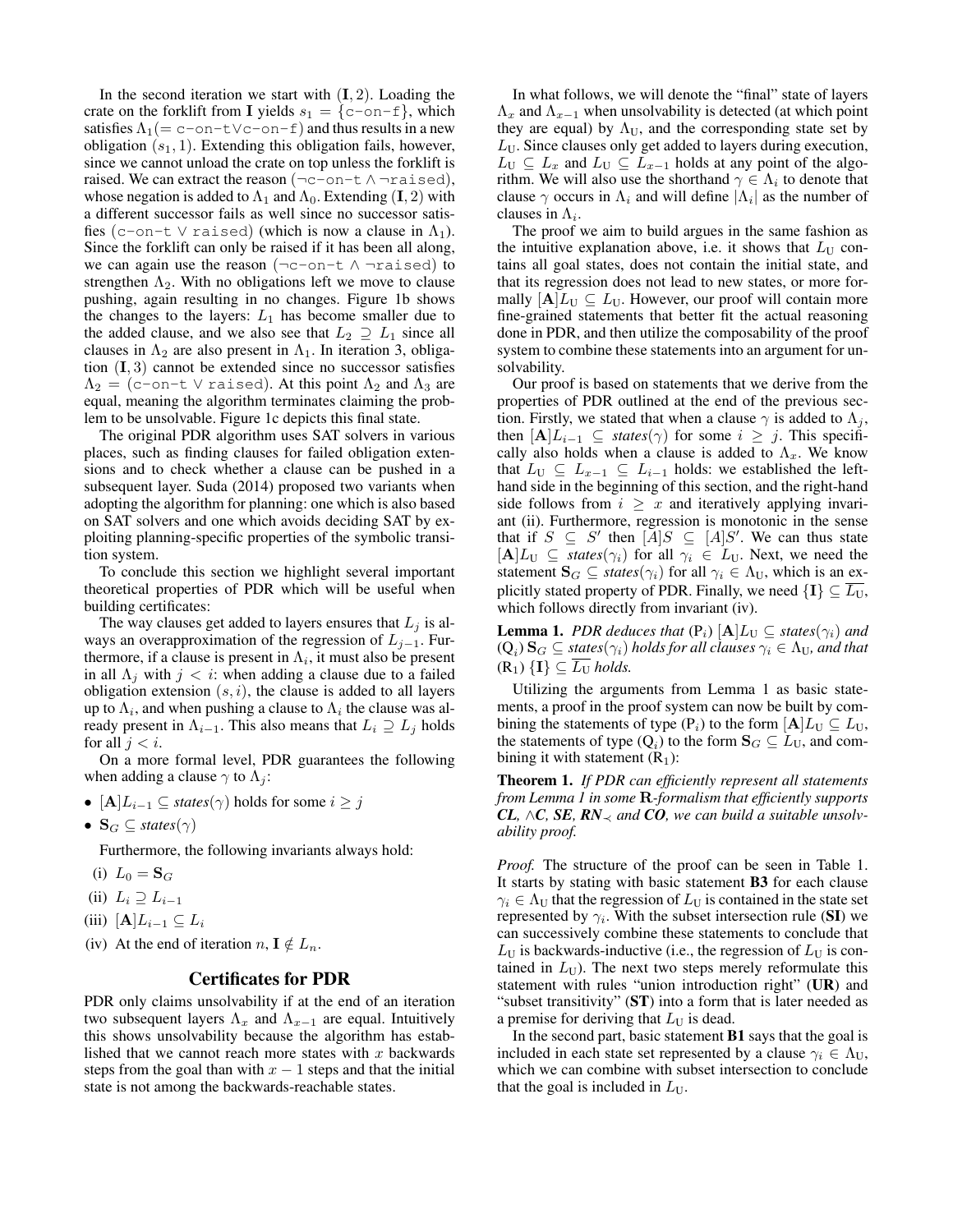| ID                | statements                                                                       | rule        | premises                                                   |
|-------------------|----------------------------------------------------------------------------------|-------------|------------------------------------------------------------|
| $(P_i)$           | $[\mathbf{A}]L_{\mathrm{U}} \subset$ states( $\gamma_i$ )                        | B3          |                                                            |
| $(P'_i)$          | $[\mathbf{A}]L_{\mathrm{U}} \subseteq \bigcap_{j < i} \mathit{states}(\gamma_j)$ | SI          | $(P_i) (P'_{i-1})$                                         |
| $(P_x)$           | $[A L_U \subseteq L_U$                                                           | SI          | $(P_{ \Lambda_{\text{U}} }) (P'_{ \Lambda_{\text{U}} -1})$ |
| $(P_u)$           | $L_U \subseteq L_U \cup \emptyset$                                               | UR          |                                                            |
| (P)               | $[\mathbf{A}]L_{\mathrm{U}} \subseteq L_{\mathrm{U}} \cup \emptyset$             | ST          | $(P_x)(P_y)$                                               |
| $(Q_i)$           | $\mathbf{S}_G \subseteq \textit{states}(\gamma_i)$                               | B1          |                                                            |
| $(Q'_i)$          | $\mathbf{S}_G \subseteq \bigcap_{j \leq i} states(\gamma_j)$                     | SI          | $(Q_i) (Q'_{i-1})$                                         |
| (Q)               | $\mathbf{S}_G \subseteq L_{\mathrm{U}}$                                          | SI          | $(Q_{ \Lambda_{11} }) (Q'_{ \Lambda_{11} -1})$             |
| $(R_1)$           | $\{\mathbf I\}\subseteq \overline{L_{\mathbf U}}$                                | B1          |                                                            |
| (R <sub>2</sub> ) | 0 dead                                                                           | ED          |                                                            |
| $(R_3)$           | $L_{\text{U}}$ dead                                                              | RI          | $(P)$ $(R_2)$ $(R_1)$                                      |
| (R <sub>4</sub> ) | $\mathbf{S}_{G}$ dead                                                            | <b>SD</b>   | $(R_3)(Q)$                                                 |
| $(R_5)$           | unsolvable                                                                       | $_{\rm CG}$ | $(R_4)$                                                    |

Table 1: General proof structure. Each statement is associated with an ID, the rule or basic statement that derived the statements, and in case of rules the IDs of the required premises.

Lastly, we state with B1 that the initial state is not included in  $L_U$ . Deriving with rule **ED** that  $\emptyset$  is dead, we can now say that  $L_U$  is dead, since it can only reach itself or a dead set (in this case the empty set) with one regression step and does not contain the initial state. Furthermore, since the set of all goal states is contained in  $L<sub>U</sub>$  we can deduce that all goal states must be dead as well, and thus conclude that the task is unsolvable.

The proof utilizes only the arguments from Lemma 1 as basic statements and assumes that each clause  $\gamma_i \in \Lambda_U$  is encoded with the same  $\mathbf R$ -formalism, with  $L_U$  represented as an intersection of all state sets encoded by the clauses. In order to be able to represent these sets,  $R$  only needs to efficiently support CL. According to Theorems 5.5 and 5.6 from Eriksson (2019a), basic statements  $(P_i)$  can be verified if **R** efficiently supports **CL**,  $\wedge$ **C**, **SE** and **RN**<sub>≺</sub>. For (Q<sub>i</sub>) we require SE, and for  $(R_1)$  CO and ∧C is sufficient.

When looking at the variant of PDR that does not utilize SAT solvers, Suda (2014) remarks that for STRIPS tasks, the layers consist of clauses with only positive literals, a special case of *dual-Horn* formulas. Since dual-Horn is one of the maximal tractable classes in Schaefer's (1978) dichotomy, it supports all required operations efficiently and is thus a suitable formalism for the proof in Theorem 1, meaning we can build proofs for this variant of PDR within the existing framework. Moreover, we can actually formalize a much more succinct proof directly stating  $(P_x)$  and  $(Q)$  as basic statements with a single dual-Horn formula representing  $L_U$ .

Furthermore, the variant of PDR that utilizes SAT solvers will also result in purely positive (and therefore dual-Horn) clauses due to the "reason minimization" technique employed by PDR and the monotonicity of STRIPS tasks. Intuitively speaking, the monotonicity property for STRIPS tasks states that it is always beneficial to have task variables set to true: the goal is a set of positive literals, so when s is a goal state, dominating states (with a superset of true state variables) are also goal states, and this dominance property also holds for action preconditions and is preserved by action application. The key step in PDR that is responsible for deriving new clauses is to find a *reason* (a conjunction of literals over state variables) that explains why a given subgoal (as defined by the layers of the algorithm) cannot be reached. The monotonicity of STRIPS implies that a minimal reason is always a conjunction of negative literals, and hence the clause added to the algorithm (which is the negation of the generated reason) is always purely positive.

Corollary 1. *For regular STRIPS tasks, a proof for PDR both utilizing and not utilizing SAT can be generated and* verified efficiently by representing  $L_U$  as a dual-Horn for*mula.*

### STRIPS with Negation

In order to fully cover the PDR algorithm for classical planning, we must extend the planning formalism we consider to *propositional STRIPS with negation* (PSN) (e.g., Brafman and Domshlak 2003), which is the most general planning formalism considered by Suda (2014). Unlike regular STRIPS, the goal description and action preconditions in PSN tasks may contain negative literals. In this formalism, the layers in PDR are no longer guaranteed to consist of dual-Horn clauses.

**Definition 1.** *A PSN task*  $\Pi = \langle V, A, I, G \rangle$  *consists of a set of propositional variables* V*, a set of actions* A*, where an action* a *is defined by four sets of variables*  $pre^+(a)$ ,  $pre^-(a)$ , *add* $(a)$ , *del* $(a) \subseteq V$ *, initial state*  $I \subseteq V$ *denoting the variables that are true initially, and a goal description*  $G = \langle G^+, G^- \rangle$ *, where*  $G^+$  *denotes the variables that must be true in a goal state and* G<sup>−</sup> *the variables that must be false, i.e.*  $G^+ \subseteq s_G$  *and*  $G^- \cap s_G = \emptyset$  *for all goal states*  $s_G \in \mathbf{S}_G$ . Action a *is applicable in a state s iff*  $pre^+(a) \subseteq s$  *and pre*<sup>−</sup>(a)  $\cap s = \emptyset$ *, and applying a in s results in*  $(s \ \langle \ del(a) \rangle \cup add(a)$ *.* 

Before we investigate how we can build proofs for PDR in this setting, we need to make sure that the proof system framework, which was only defined for regular STRIPS tasks, can also be used for PSN tasks. Fortunately, this is the case without needing to alter the framework in any way:

Theorem 2. *The proof system framework from Eriksson (2019a) can verify proofs for tasks given in PSN.*

*Proof.* Since the only difference between STRIPS and PSN is the description of  $G$  and  $A$ , we check in which places these parts of the task occur in the proof framework:

The only requirement for G is that the set of all goal states must be representable with CL. Changing G to include negative literals does not affect this requirement and thus requires no change in the framework. Actions need to be represented when verifying basic statements B2 and B3. In these statements, the formalism needs to be able to represent effects and preconditions of an action with CL, which is still possible with negative preconditions.

Actions also occur in basic statement B5, and both actions and the set of all goal states additionally occur in rule applications, but in both of these places they occur only as named variables and do not need to be interpreted semantically.  $\Box$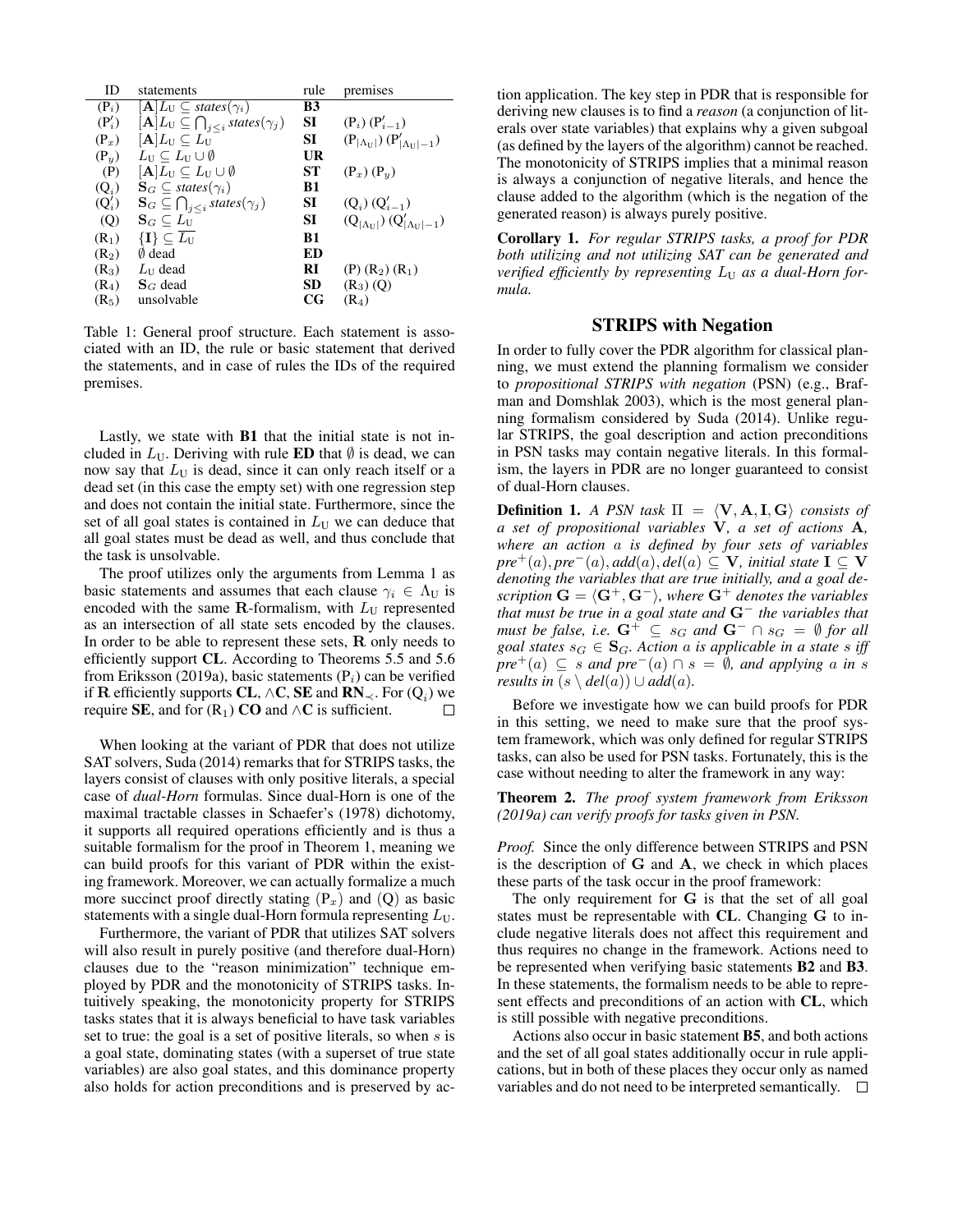PDR with SAT employs a SAT solver to determine the clauses that are added to layers, meaning the SAT solver must guarantee that the clauses have the properties we utilize in our proof from Theorem 1. In order to verify the proof we thus in turn need to be able to verify UNSAT claims, which are in general coNP-complete.

SAT solvers themselves have a long history of certifying their output (e.g., van Gelder 2002; 2008; Heule, Hunt, and Wetzler 2013a; 2013b) and almost all SAT solvers are capable of producing a certificate for their unsolvability claims. With this in mind, we tackle the above issue by letting the SAT solver used in PDR build certificates for its UNSAT outputs and integrating those certificates into the proof as a help to verify the claims. Since UNSAT certificates can be generated in time polynomial in the runtime of the SAT solver and can be verified in time polynomial in the size of the certificate, we are able to stay within the desired polynomial bounds as well.

Concretely, we propose to introduce new types of basic statements into the proof system which are built on state sets represented as CNF formulas and which require one or several SAT certificates as input.

**Definition 2.** Let  $\varphi_{CNF}$  and  $\psi_{CNF}$  be CNF formulas and  $A \subseteq \mathbf{A}$ .

*We extend the proof system in Eriksson (2019a) with the following basic statements, which accept additional input in the form of one or several UNSAT certificates:*

- *C1a states*( $\varphi_{\text{CNF}}$ )  $\subseteq$  *states*( $\psi_{\text{CNF}}$ )
- *C1b states*( $\varphi_{\text{CNF}}$ )  $\subseteq$  *states*( $\psi_{\text{CNF}}$ )
- $C2a$  *states*( $\varphi_{CNF}$ )[A]  $\subseteq$  *states*( $\psi_{CNF}$ )
- *C2b states*( $\varphi_{\text{CNF}}$ )[A]  $\subseteq$  *states*( $\psi_{\text{CNF}}$ )

**C3a** 
$$
[A]
$$
*states* $(\varphi_{CNF}) \subseteq$ *states* $(\psi_{CNF})$ 

 $C3b$  [A]*states*( $\varphi_{CNF}$ )  $\subseteq$  *states*( $\psi_{CNF}$ )

Since we want to verify the statements with the help of the provided UNSAT certificates, we need ensure that they actually imply the statement. For statements C2 and C3, we assume that the set of successors or predecessors with respect to A is encoded with help of a *transition formula*  $T_A$ . Several encodings for such transition formulas exist (e.g., Rintanen 2012; Huang, Chen, and Zhang 2012) and they share the general idea that the formula encodes *pairs of states* where the successor state is encoded with fresh variables  $V' = \{v' \mid v \in V\}$ . More formally, we assume a CNF formula  $T_A$  over  $V \cup V' \cup V_{aux}$  for some (possibly empty) set of auxiliary variables  $V_{\text{aux}}$ , such that the set of models  $\mathcal I$  of  $T_A$  encode all pairs of states  $\langle s, s' \rangle$  with  $s = \{v \mid v \in \mathbf{V}, \mathcal{I}(v) = \top\}, s' = \{v \mid v \in \mathbf{V}, \mathcal{I}(v') = \top\}$ and  $s[a] = s'$  for some  $a \in A$ . In what follows, we denote with  $\varphi'$  the formula that is obtained by replacing each occurrence of variable  $v \in V$  in  $\varphi$  with the corresponding  $v' \in V'.$ 

Theorem 3. *The basic statements in Definition 2 can be verified if the statement is provided with UNSAT certificates for the following formulas and can be validated in time polynomial in the size of the UNSAT certificates:*

- *Cla:*  $\varphi_{CNF} \wedge \neg \gamma$  *for each clause*  $\gamma \in \psi_{CNF}$
- *C1b*:  $\varphi_{CNF} \wedge \psi_{CNF}$
- *C2a:*  $\varphi_{CNF} \wedge T_A \wedge \neg \gamma'$  for each clause  $\gamma \in \psi_{CNF}$
- *C2b:*  $\varphi_{CNF} \wedge T_A \wedge \psi_{CNF}'$
- *C3a:*  $\varphi_{CNF}' \wedge T_A \wedge \neg \gamma$  for each clause  $\gamma \in \psi_{CNF}$
- *C3b:*  $\varphi_{\text{CNF}}' \wedge T_A \wedge \psi_{\text{CNF}}$

*Proof.* For **C1a**, we have that  $\varphi_{CNF} \wedge \neg \gamma$  being unsatisfiable for all  $\gamma \in \psi_{\text{CNF}}$  implies that  $\bigvee_{\gamma \in \psi_{\text{CNF}}} (\varphi_{\text{CNF}} \wedge \neg \gamma) \equiv$  $\varphi_{\text{CNF}} \wedge \neg \psi_{\text{CNF}}$  is unsatisfiable, meaning  $\varphi_{\text{CNF}}$  must imply  $\psi_{\text{CNF}}$ . From this we can conclude *states*( $\varphi_{\text{CNF}}$ ) ⊆ *states*( $\psi_{\text{CNF}}$ ).

For C1b,  $\varphi_{CNF} \wedge \psi_{CNF}$  being unsatisfiable means that  $\varphi_{\text{CNF}}$  implies  $\neg \psi_{\text{CNF}}$ . Since *states*( $\neg \psi_{\text{CNF}}$ ) = *states*( $\psi_{\text{CNF}}$ ), we thus have that  $states(\varphi) \subseteq states(\psi_{\text{CNF}})$  holds.

The argumentation of C2 and C3 is very similar except that we need to encode the progression (for C2) and regression (for **C3**). A formula  $\varphi_1 \wedge T_A \wedge \varphi_2'$  represents all pairs of states  $\langle s, s' \rangle$  where s satisfies  $\varphi_1, s'$  satisfies  $\varphi_2$  and  $s[a] = s'$  for some  $a \in A$ . This formula being unsatisfiable therefore means that all successors of any  $s \in \text{states}(\varphi_1)$  are contained in  $states(\varphi_2)$ , or equivalently that all predecessors of any  $s' \in \text{states}(\varphi_2)$  are contained in  $\overline{\text{states}(\varphi_1)}$ .

In summary, the formulas for which UNSAT certificates are requested directly imply the statement, and we can verify each UNSAT certificate in time polynomial in its size with the help of a SAT verifier. П

With the above extension to the proof system, we can build a proof akin to Table 1 by replacing statements B1 and B3 with C1 and C3, respectively. But in order to verify the proof we must provide it with the appropriate UNSAT certificates.

Basic statements  $C3a$  in  $(P_i)$  require an UNSAT certificate for  $\Lambda_U' \wedge T_A \wedge \neg \gamma_i$  for each  $\gamma_i \in \Lambda_U$ , which we can get from SAT calls that are performed when PDR adds a clause to a layer either during a failed obligation extension or during clause pushing. When an obligation  $(s, i)$  could not be extended, PDR called SAT on the formula  $\varphi \wedge T_A \wedge \Lambda_{i-1}'$ with  $\varphi = \bigwedge_{v \in s} v \wedge \bigwedge_{v \in \mathbf{V} \setminus s} \neg v$  encoding state s, and this call returned UNSAT. PDR then tries to iteratively remove conjuncts from  $\varphi$  (while keeping the negation of at least one goal literal) such that the resulting formula is still unsatisfiable. The last such  $\varphi'$  is negated and added to layers  $\Lambda_j$  with  $j \leq i$ . Thus for each  $\gamma$  added as a result of a failed obligation we have an UNSAT certificate for  $\Lambda_{i-1}' \wedge T_{\mathbf{A}} \wedge \neg \gamma$ .<sup>I</sup> This certificate is also valid for  $\Lambda'_{j-1} \wedge T_{\mathbf{A}} \wedge \neg \gamma$ . (with  $j \leq i$ ), since  $\Lambda'_{j-1}$  contains all clauses in  $\Lambda'_{i-1}$ . Similarly, during clause pushing a clause  $\gamma$  can only be pushed to  $\Lambda_i$  if a SAT call of the form  $\Lambda'_{j-1} \wedge T_{\mathbf{A}} \wedge \neg \gamma$  returned UNSAT, meaning we can produce a certificate for this formula as well.

<sup>&</sup>lt;sup>1</sup>When utilizing a technique called inductive reason minimization, the SAT call is altered to  $\Lambda_{i-1}' \wedge \gamma' \wedge T_A \wedge \neg \gamma$ , i.e., we assume  $\gamma$  is already added to  $\Lambda_{i-1}$ . Since this will happen immediately afterwards and *states*( $\Lambda_{x-1} \wedge \gamma$ ) is thus still a subset of  $L_{\text{U}}$ , the certificate is still valid for the formula in the basic statement.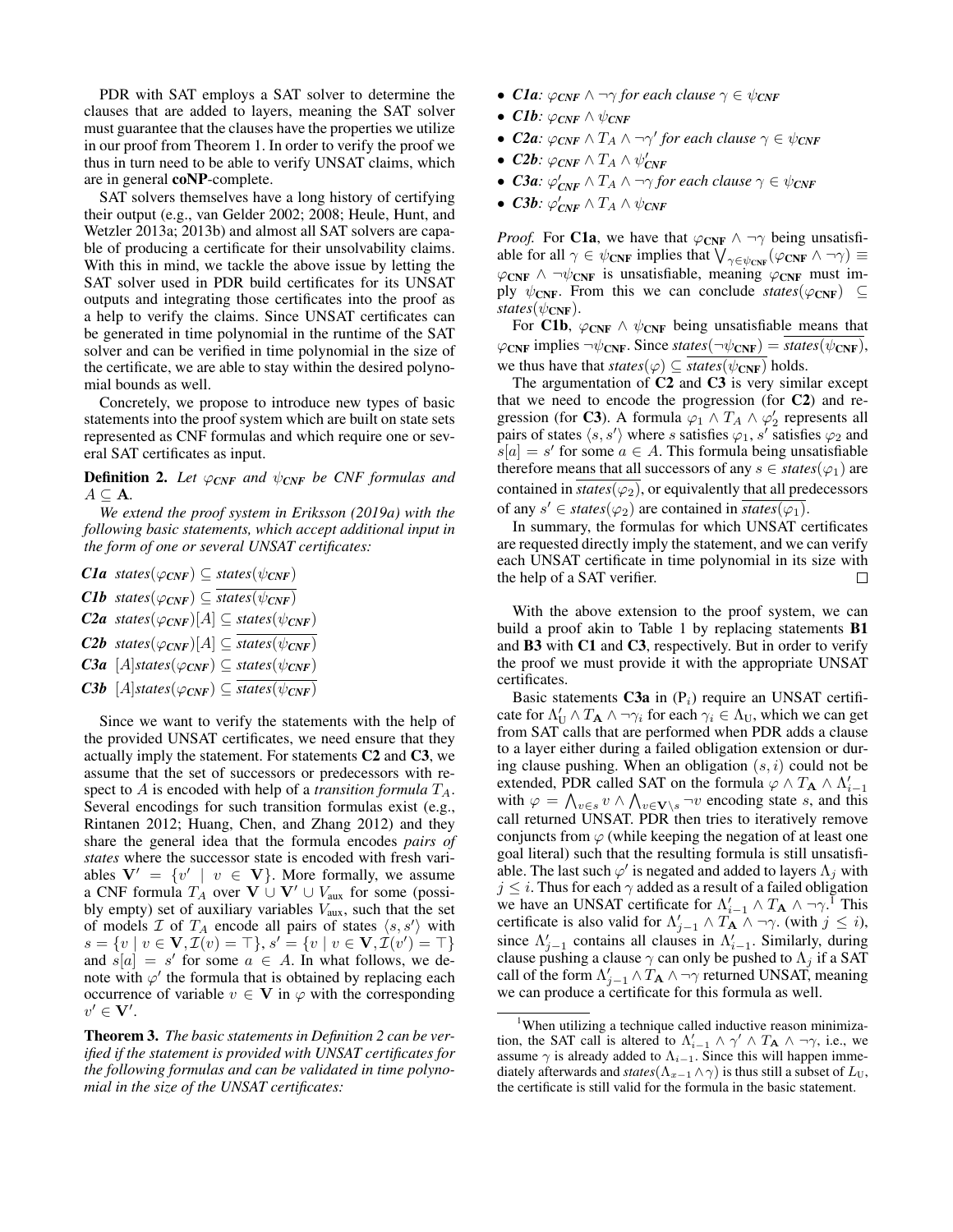Altogether we can say that whenever a clause  $\gamma_i$  is added to a  $\Lambda_j$ , an UNSAT certificate for  $\Lambda'_{j-1} \wedge T_{\mathbf{A}} \wedge \neg \gamma_i$  can be efficiently produced. Since  $\Lambda_U$  consists of a superset of the clauses in  $\Lambda'_{x-1}$  (where  $\Lambda_x$  is the state of  $\Lambda_{\text{U}}$  at the time when  $\gamma_i$  is added to it), the UNSAT certificate for these SAT calls can also be used as certificates for  $\Lambda'_U \wedge T_A \wedge \neg \gamma_i$  for all  $\gamma_i \in \Lambda_U$ , which are exactly the certificates we need.

For basic statements  $C1a$  in  $(Q_i)$  we need an UNSAT certificate for  $\varphi_{\mathbf{G}} \wedge \neg \gamma_i$  for each  $\gamma_i \in \Lambda_U$ . Since  $\varphi_{\mathbf{G}}$  is a conjunction of literals and  $\gamma_i$  is a clause, these types of formulas consist of only unit clauses, meaning UNSAT can be shown with a single resolution step. Finally, basic statement C1b in (R<sub>1</sub>) requires an UNSAT certificate for  $\varphi_I \wedge \Lambda_U$ . Since  $\varphi$ <sub>I</sub> represents an assignment to all variables  $v \in V$ , UNSAT can be shown with unit propagation, which again is easily translated into a certificate.

In summary, all basic statements from Table 1 can be replaced with statements for CNF formulas from Definition 2, and appropriate UNSAT certificates are either provided through SAT calls performed by PDR or can be constructed in time polynomial in  $\Lambda_{\text{U}}$ :

Theorem 4. *For PDR with SAT on PSN tasks, a proof for the proof system extended by Definition 2 can be generated in time polynomial in the runtime of PDR and can be verified in time polynomial in the size of the proof.*

#### PDR without SAT

When PDR without SAT is applied on a PSN task, it cannot efficiently perform the checks required for pushing clauses and thus omits this phase. While this reduces PDR's ability to detect unsolvability, PDR without SAT can still detect unsolvable PSN tasks and as we will see we can produce a proof for this case as well.

The only point where clauses get added to layers in this setting is when an obligation extension  $(s, i)$  fails. The clause to add is then determined by first finding several sets of literals for each action  $a \in A$  such that each set either consists of a precondition literal  $l$  which is not satisfied in  $s$ or is a clause  $\gamma \in \Lambda_{i-1}$  which would be violated in s[a]. The final clause is then produced by finding a preferably small set of literals that includes at least one literal set from each action, as well as at least one goal literal.

More formally, we can say that  $(P_i^*)$  for each  $\gamma_i \in \Lambda_U$  and each action  $a \in A$  there is some clause  $\gamma_i$  in  $\Lambda_U$  such that *states*( $\neg \gamma_i$ )[a]  $\subseteq$  *states*( $\neg \gamma_j$ ) holds.<sup>2</sup> Furthermore, since each clause  $\gamma_i \in \Lambda_U$  contains at least one goal literal, we have that  $(Q_i^*)$  *states* $(\neg \gamma_i) \cap S_G \subseteq \emptyset$  holds. Finally, since **I** is not in  $L_U$ , there must be some clause  $\gamma$  in  $\Lambda_U$  that is not satisfied by **I**, which we can express with  $(R_1^*) \{I\} \subseteq \text{states}(\neg \gamma)$ . These statements enable us to build a proof:

Theorem 5. *For tasks in PSN, a proof for PDR without SAT can be efficiently generated based on state sets states*( $\neg \gamma_i$ ) *for each*  $\gamma_i \in \Lambda_U$ , which can be represented by any **R***formalism efficiently supporting CL. In order to efficiently verify the proof,* R *must efficiently support CL,* ∧*BC, SE,*  $RN_{\prec}$  *and CO.* 

*Proof.* The statements from  $(P_i^*), (Q_i^*)$  and  $(R_1^*)$  actually exactly match the definition of a *1-disjunctive certificate* (Eriksson, Röger, and Helmert 2017), which is a family of sets whose union forms a set that is inductive  $(S[A] \subseteq S)$ , contains no goal state and contains the initial state. The interesting twist on 1-disjunctive certificates is that they actually have stronger properties that imply the aforementioned ones but can be verified without needing to consider the explicit union of the sets. For  $\mathcal{F} = \{states(\neg \gamma_i) \mid \gamma_i \in \Lambda_U\},\$ these stronger properties are exactly the ones we mention in  $(P_i^*), (Q_i^*)$  and  $(R_1^*)$ , meaning  $\mathcal F$  is a 1-disjunctive certificate. While 1-disjunctive certificates are a different form of certificates from the proof-based certificates considered here, we can integrate them into the proof system with a translation provided by Theorem 5.10 from Eriksson (2019a).

Regarding representation and required operations, we can state  $(P_i^*)$  with basic statement **B2** and  $(Q_i^*)$  and  $(R_1^*)$  with **B1**, where each  $\neg \gamma_i$  is represented by **R** with the help of **CL**. For verifying statements of type  $(P_i^*)$  we need CL,  $\wedge$ BC, **RN**<sub> $\prec$ </sub> and **SE**; for statements of type  $(Q_i^*)$  we need **CL**,  $\land$ **BC** and CO, and for statements of type  $(Q_i^*)$  we need CL,  $\wedge$ BC and CO, and for  $(R_1^*)$  we need  $\dot{\text{SE}}$ .  $\Box$ 

#### Reversing the Search Direction

The original PDR algorithm, which was designed for more general transition systems with potentially several initial states, performs its search in the reverse direction, where the obligation space is explored backwards from the goal description and the layers  $\Lambda_i$  denote properties that states at most i steps away from the initial states must satisfy. Suda's (2014) adaption mainly focuses on the forward direction, which has the advantage that the obligations consider single states rather than sets of states, but also discusses the alternate search direction.

Since the transition function used in the SAT version can be used for both directions, PDR with SAT can reverse the search direction by only switching the initial state and goal description and switching the primed and unprimed variables in the transition function. This in turn requires us to change our proof from Table 1 in an analogous fashion. We need to replace  $S_G$  with  $\{I\}$  in all statements of type Q, replace  $\{I\}$  with  $S_G$  in statement  $R_1$ , and change all occurrences of  $[A]L_U$  with  $L_U[A]$ , i.e., consider the set of successors of  $L_U$  rather than the set of all predecessors. Intuitively, the proof now states that all successors of  $L_{\rm U}$ , the initial state and no goal state is contained in  $L_{\text{U}}$ .

For PDR without SAT, reversing the search direction is not as trivial since we normally would now need to deal with sets of states in the obligations. For STRIPS tasks however, Suda (2014) argues that we can transform a task Π to a different STRIPS task  $\Pi^d$  that is dual in the sense that if  $\pi$  is a plan in  $\Pi$ , then reversing  $\pi$  is a plan for  $\Pi^d$  (Suda 2013). The general idea is to describe states by what *can be false*, rather than what is true. The initial state in  $\Pi^d$  is given by the variables that are not true in  $G$ , and the goal description by the variables false in I. Intuitively, solutions to  $\Pi^d$  describe backward paths from goal states to a state that is a *subset* of the initial state. When running PDR on  $\Pi^d$ , the models  $\mathcal I$  of

<sup>&</sup>lt;sup>2</sup>For actions *a* not applicable in *states*( $\neg \gamma_i$ ) we can choose any  $\gamma_i$  since *states*( $\neg \gamma_i$ )[a] is empty.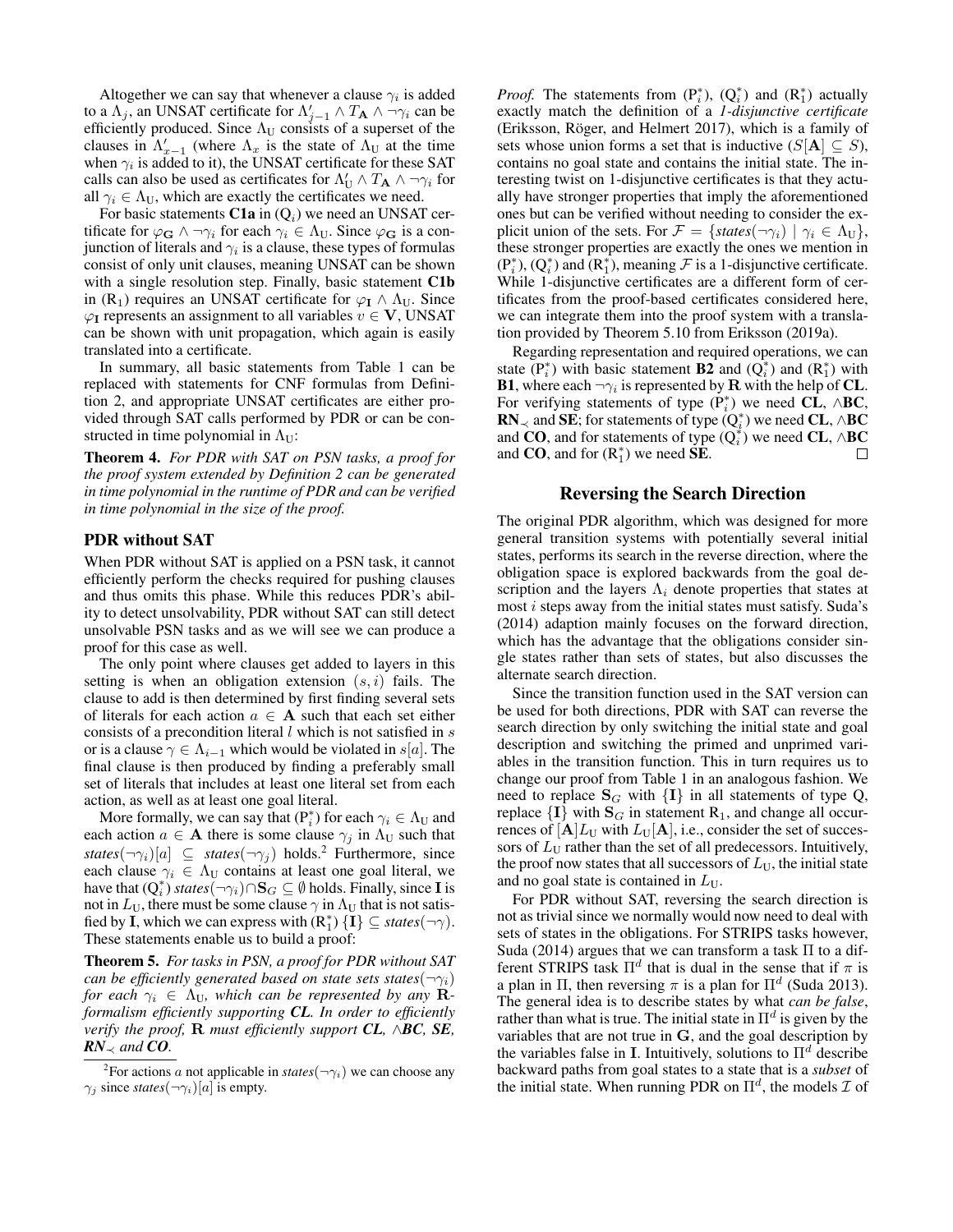$\Lambda_i$  can similarly be understood to denote states where certain variables can be false, i.e., states where they are false as well as supersets of those states. Due to the monotonicity of STRIPS, we can ignore the supersets and interpret variables that can be false as simply being false. This means that interpreting  $\Lambda_{\text{U}}$  for  $\Pi$  yields a *Horn formula* (since we have information about variables being *false*) denoting a set of states whose successors are also in  $\Lambda_U$ , which contains I but no  $s_{\mathbf{G}} \supseteq \mathbf{G}$ . From this we can build a proof analogously to the SAT case.

When reversing the search direction, PDR also adds invariants to its layers in the form of clauses which are true for any state reachable by I. The purpose of these invariants is to guide the backwards search towards the initial state. When building a proof we need to ensure that this information can also be represented by the formalism representing the layers. For the invariants considered by Suda (2014) this is the case since they are of the form  $\neg a \lor \neg b$ , which can be represented by both CNF and Horn formulas.

#### Experiments

In order to evaluate whether generating and verifying certificates for PDR is practically feasible, we augmented the implementation of PDR from Suda  $(2014)^3$  (which considers only STRIPS tasks, utilizes no SAT solver and searches forward) to be able to generate certificates when run with standard settings. We denote this certifying version as  $PDR<sub>C</sub>$ . In order to verify the generated certificates we augmented the proof verifier from Eriksson (2019a), denoted as verify, by additionally supporting dual-Horn formulas as representation formalism.

The experiments were performed on single cores in a cluster consisting of Core Intel Xeon Silver 4114 processors with a clock speed of 2.2 GHz. As a benchmark set we chose the same collection used in previous work in certifying unsolvability (Eriksson 2019b), minus the domains bag-barman and tetris, which PDR does not support due to negative preconditions. We ran both original PDR and PDR<sub>C</sub> with limits of 30 minutes and 2 GiB of memory, and verify was given 2 hours and 2 GiB of memory to verify generated certificates. All used code (Eriksson and Helmert 2020a; 2020c) and the produced data (Eriksson and Helmert 2020b) are publicly available.

Table 2 summarizes for how many problems PDR could detect unsolvability,  $PDR_C$  could additionally also construct a certificate within the same limits, and verify could verify generated certificates. First comparing PDR and  $PDR<sub>C</sub>$ , we see that only four tasks were lost due to the overhead incurred by creating a certificate. This is not surprising since the proof mainly consists of writing a description for the clauses of  $L_U$ . Figure 2a, which compares the runtime of PDR and  $PDR<sub>C</sub>$ , reinforces this observation:  $PDR<sub>C</sub>$  never needs significantly more time than PDR and sometimes even needs less time, suggesting that the overhead for generating the certificate is not much higher than random noise.

|                                 | <b>PDR</b> | PDRC                        | verify                      |
|---------------------------------|------------|-----------------------------|-----------------------------|
| $3$ unsat $(30)$                | 10         | 10                          | 10                          |
| bag-gripper $(25)$              |            |                             |                             |
| bag-transport (29)              |            |                             |                             |
| bottleneck (25)                 | 20         | 20                          | 18                          |
| cave-diving (25)                | 5          | 5                           | 5                           |
| chessboard-pebbling $(23)$      | 3          | 3                           | 3                           |
| diagnosis $(20)$                | 15         | 15                          | 15                          |
| document-transfer (20)          | 4          | 4                           | 4                           |
| mystery $(9)$                   | 2          | $\mathcal{D}_{\mathcal{A}}$ | $\mathcal{D}_{\mathcal{A}}$ |
| nomystery $(150+24)$            | 132        | 130                         | 130                         |
| pegsol(24)                      | 16         | 14                          | 14                          |
| $pegsol-row5(15)$               | 3          | 3                           | 3                           |
| rovers (150+20)                 | 164        | 164                         | 164                         |
| sliding-tiles (20)              | 0          |                             |                             |
| $tpp(25+30)$                    | 13         | 13                          | 13                          |
| $\overline{\text{total}}$ (704) | 388        | 384                         | 382                         |

Table 2: Coverage results for PDR (original version),  $PDR<sub>C</sub>$ (certifying version) and verify (certificate verifier).

|              | base | certifying | verifier |
|--------------|------|------------|----------|
| <b>PDR</b>   | 388  | 384        | 382      |
| $FD-h^{M&S}$ | 224  | 197        | 178      |
| $FD-h^{max}$ | 203  | 156        | 140      |
| DFS-CL       | 394  | 386        | 385      |

Table 3: Coverage comparison between different certifying planners. The uncertified version is denoted by "base".

When looking at whether the generated certificates could be verified within limits, only two tasks in the bottleneck domain could not be verified due to a timeout. This suggests that PDR finds rather concise reasons for unsolvability that are not difficult to verify; and indeed, the generated certificates are on average less than 0.5 MiB in size. Figure 2b takes a closer look at how certificate size and verification time are related, supporting the claim that certificates can be verified in time polynomial in their size.

Finally, we also compared certified PDR to other certified planners, namely DFS-CL and updated versions of  $FD$ - $h^{\text{max}}$ and FD- $h^{\text{M&S}}$  from Eriksson, Röger, and Helmert (2018). Looking at the coverage results in Table 3, we see that PDR performs similarly to DFS-CL, both in terms of absolute coverage and in how many tasks are lost in the certifying version or when trying to verify certificates. While the former has no straightforward explanation (in many tasks one algorithm succeeds while the other fails), the latter is likely due to the fact that DFS-CL also finds very concise final reasons for unsolvability and does not need to document the search process on a state-by-state level. Figure 2c reinforces this explanation, showing that DFS-CL in general even produces smaller certificates than PDR, while FD- $h^{\text{max}}$  and FD- $h^{\text{M&S}}$ require certificates up to five magnitudes larger than PDR. Figure 2d on the other hand shows that these differences cannot be directly transferred to verification time: while DFS-CL in general seems to require less time for verification, PDR and FD- $h^{M\&S}$  are overall more balanced (albeit with significant differences in both directions depending on the task), and  $h^{\text{max}}$  in general requires more time than PDR.

<sup>3</sup>https://github.com/quickbeam123/PDRplan (accessed 19.11.2019)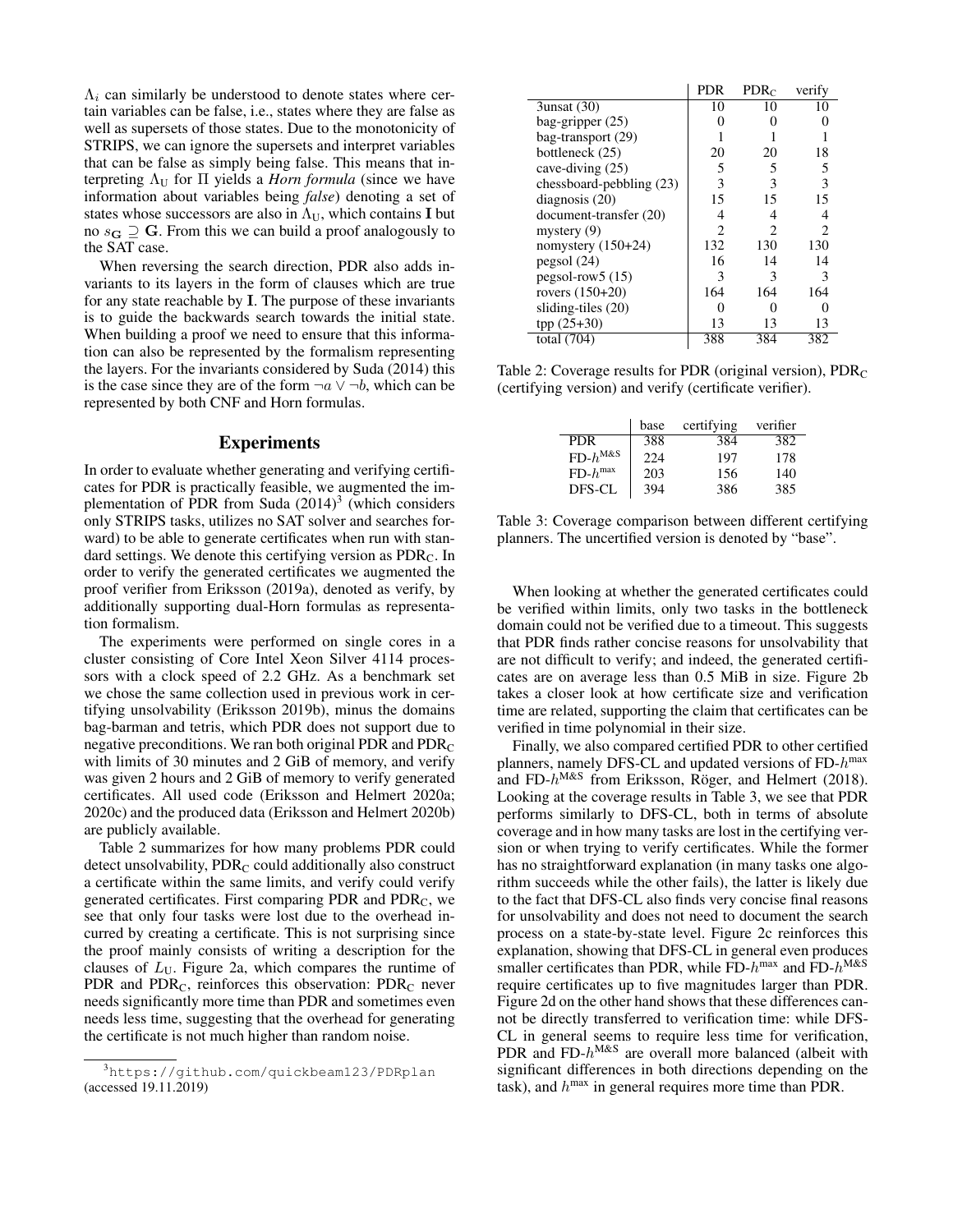

(a) Runtime comparison between PDR and  $PDR<sub>C</sub>$ , showing the overhead incurred by certificate generation.



(c) Certificate size comparison PDR vs. other planners.



# Conclusion

In this paper we presented a way to extend an unsolvability proof system for classical planning tasks in such a way that it can utilize UNSAT certificates as part of a proof. By studying the Property Directed Reachability algorithm (in its various variants), we showed that this enables us to also generate certificates of unsolvability for planning systems which rely on SAT queries. Furthermore we have also shown that if PDR is used without a SAT solver, the existing proof system is already expressive enough to represent concise certificates of unsolvability in its unmodified form.

Much of the recent work in planning as satisfiability (e.g.,



(b) Time needed for verifying a certificate as a function of the certificate size.



(d) Verification time comparison PDR vs. other planners.

Figure 2: Detailed results.

Rintanen, Heljanko, and Niemelä 2006; Rintanen 2012) focuses on the question of how to best represent the planning transition semantics in a SAT formula. One question that naturally arises is which kinds of transition formulas can be natively covered by the existing proof system and which techniques might require extensions. More ambitiously, one could also consider including the argument why this encoding is correct directly into the proof certificate itself.

In order to be able to produce certificates for more traditional SAT-based planning systems with modern upperbounding techniques (Abdulaziz, Gretton, and Norrish 2017), three ingredients would be needed. Firstly, the computation of meaningful horizon upper bounds would need to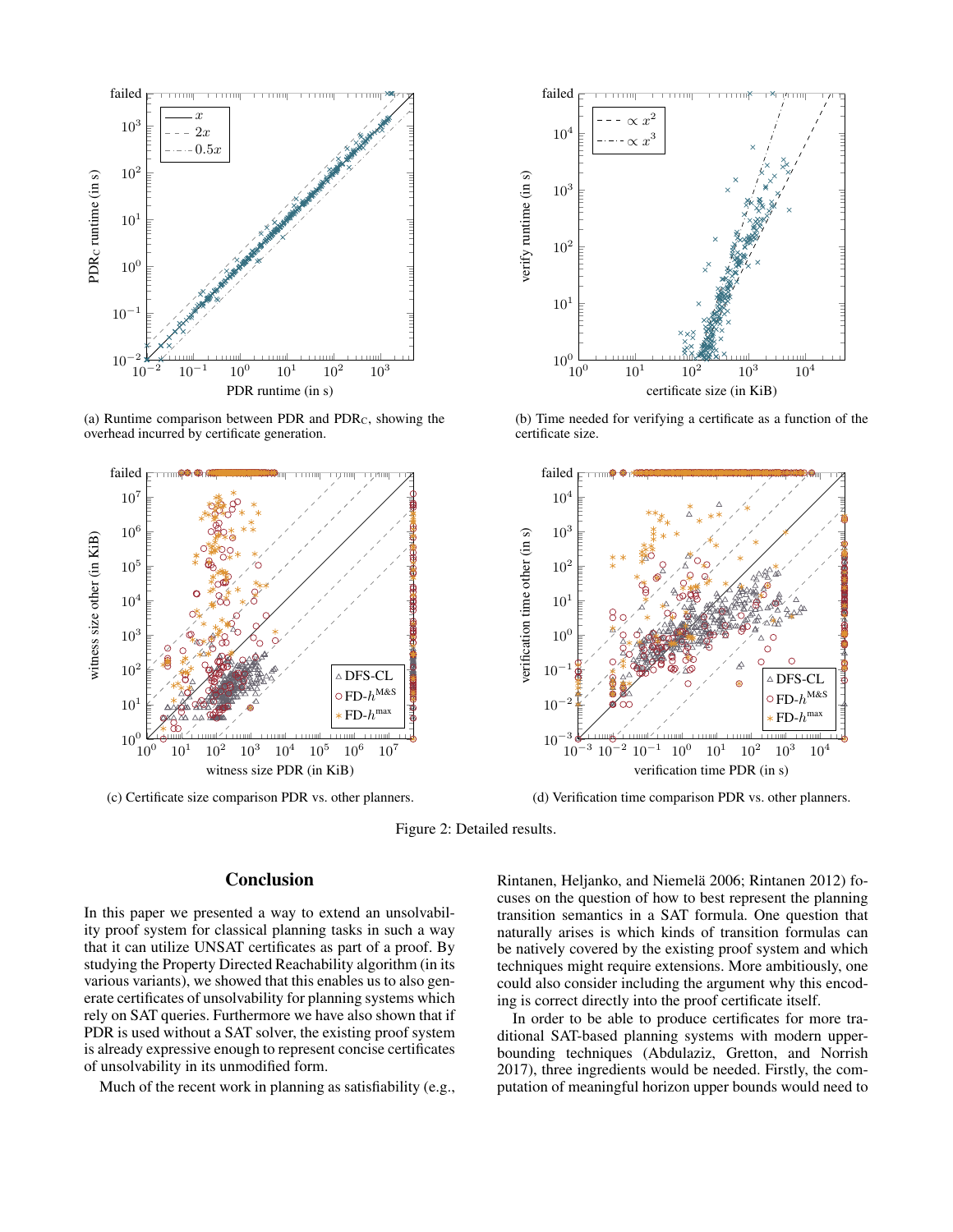be certified. Secondly, the reasoning of the actual SAT planner would need to be certified in order to establish a lower bound. Finally, one would need to certify that the combination of the lower and upper bounds proves the absence of a solution.

Related to this but more generally, it would be interesting to investigate how to certify proofs of unsolvability that rely on problem reformulations, for example based on symmetry (e.g., Pochter, Zohar, and Rosenschein 2011) or forwardbackward duality (Suda 2013), or to incorporate techniques like partial-order reduction (Wehrle and Helmert 2012) and dominance pruning (Torralba and Hoffmann 2015). All of these techniques require a form of "what-if" reasoning, essentially arguing that candidate solutions of a certain kind need not be considered because if they exist, then there also exist other solutions (which are considered). Formalizing arguments of this kind in a uniform, automatically verifiable way would go a long way towards fully capturing the richness of current planning approaches for the purposes of certified correct computations.

### Acknowledgments

This work was supported by the Swiss National Science Foundation (SNSF) as part of the project "Certified Correctness and Guaranteed Performance for Domain-Independent Planning" (CCGP-Plan).

# References

Abdulaziz, M.; Gretton, C.; and Norrish, M. 2017. A state-space acyclicity property for exponentially tighter plan length bounds. In Barbulescu, L.; Frank, J.; Mausam; and Smith, S. F., eds., *Proceedings of the Twenty-Seventh International Conference on Automated Planning and Scheduling (ICAPS 2017)*, 2–10. AAAI Press.

Alcázar, V., and Torralba, Á. 2015. A reminder about the importance of computing and exploiting invariants in planning. In Brafman, R.; Domshlak, C.; Haslum, P.; and Zilberstein, S., eds., *Proceedings of the Twenty-Fifth International Conference on Automated Planning and Scheduling (ICAPS 2015)*, 2–6. AAAI Press.

Bradley, A. R. 2011. SAT-based model checking without unrolling. In Jhala, R., and Schmidt, D., eds., *Proceedings of the 12th International Conference on Verification, Model Checking, and Abstract Interpretation (VMCAI 2011)*, 70– 87.

Brafman, R. I., and Domshlak, C. 2003. Structure and complexity in planning with unary operators. *Journal of Artificial Intelligence Research* 18:315–349.

Darwiche, A., and Marquis, P. 2002. A knowledge compilation map. *Journal of Artificial Intelligence Research* 17:229–264.

Eén, N.; Mishchenko, A.; and Brayton, R. 2011. Efficient implementation of property directed reachability. In Bjesse, P., and Slobodova, A., eds., *Proceedings of the 11th International Conference on Formal Methods in Computer-Aided Design (FMCAD 2011)*, 125–134.

Eriksson, S., and Helmert, M. 2020a. Code from Eriksson-Helmert, ICAPS 2020. https://doi.org/10.5281/ zenodo.3691796.

Eriksson, S., and Helmert, M. 2020b. Data set from Eriksson-Helmert, ICAPS 2020. https://doi.org/ 10.5281/zenodo.3691812.

Eriksson, S., and Helmert, M. 2020c. Modified PDRplan from Eriksson-Helmert, ICAPS 2020. https://doi. org/10.5281/zenodo.3694110.

Eriksson, S.; Röger, G.; and Helmert, M. 2017. Unsolvability certificates for classical planning. In Barbulescu, L.; Frank, J.; Mausam; and Smith, S. F., eds., *Proceedings of the Twenty-Seventh International Conference on Automated Planning and Scheduling (ICAPS 2017)*, 88–97. AAAI Press.

Eriksson, S.; Röger, G.; and Helmert, M. 2018. A proof system for unsolvable planning tasks. In de Weerdt, M.; Koenig, S.; Röger, G.; and Spaan, M., eds., Proceedings of *the Twenty-Eighth International Conference on Automated Planning and Scheduling (ICAPS 2018)*, 65–73. AAAI Press.

Eriksson, S. 2019a. *Certifying Planning Systems: Witnesses for Unsolvability*. Ph.D. Dissertation, University of Basel.

Eriksson, S. 2019b. Unsolvable PDDL benchmarks. https://doi.org/10.5281/zenodo.3355446.

Haslum, P. 2017. INVAL: the Independent PDDL plan Validator. https://github.com/patrikhaslum/ INVAL. Accessed September 29, 2017.

Heule, M.; Hunt, W. A.; and Wetzler, N. 2013a. Trimming while checking clausal proofs. In Jobstmann, B., and Ray, S., eds., *Proceedings of Formal Methods in Computer Aided Design (FMCAD 2013)*, 181–188. IEEE.

Heule, M. J. H.; Hunt, W. A.; and Wetzler, N. 2013b. Verifying refutations with extended resolution. In *Proceedings of the Twenty-Fourth International Conference on Automated Deduction (CADE-24)*, 345–359. Springer, Berlin, Heidelberg.

Howey, R., and Long, D. 2003. VAL's progress: The automatic validation tool for PDDL2.1 used in the International Planning Competition. In Edelkamp, S., and Hoffmann, J., eds., *Proceedings of the ICAPS 2003 Workshop on the Competition: Impact, Organisation, Evaluation, Benchmarks*.

Huang, R.; Chen, Y.; and Zhang, W. 2012.  $SAS^+$  planning as satisfiability. *Journal of Artificial Intelligence Research* 43:293–328.

Kautz, H., and Selman, B. 1992. Planning as satisfiability. In Neumann, B., ed., *Proceedings of the 10th European Conference on Artificial Intelligence (ECAI 1992)*, 359–363. John Wiley and Sons.

Lipovetzky, N.; Muise, C.; and Geffner, H. 2016. Traps, invariants, and dead-ends. In Coles, A.; Coles, A.; Edelkamp, S.; Magazzeni, D.; and Sanner, S., eds., *Proceedings of the Twenty-Sixth International Conference on Automated Planning and Scheduling (ICAPS 2016)*, 211–215. AAAI Press.

Muise, C., and Lipovetzky, N., eds. 2016. *Unsolvability International Planning Competition: Planner Abstracts*.